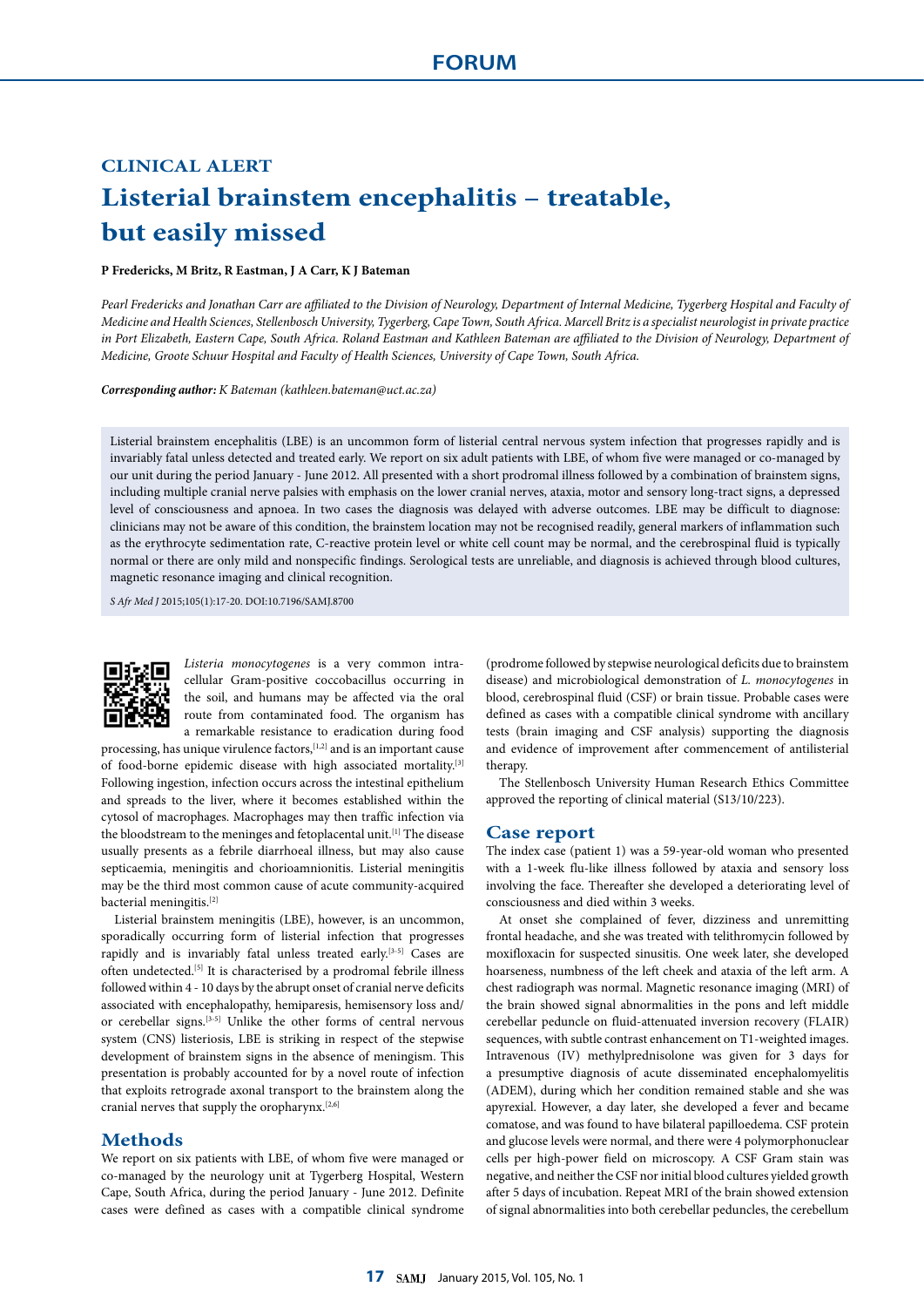

*Fig. 1. Oil-immersion photomicrograph at × 1 000 magnification shows Gram-positive short intracellular rods.*

and rostrally into the basal ganglia. There was no clinical response to treatment with IV corticosteroids and acyclovir. Subsequent MRI brain imaging revealed progression of disease to involve the upper cervical cord, brainstem, cerebellum, bilateral basal ganglia and rostral left cerebral hemisphere. A repeat CSF sample was acellular with normal chemistry and microscopy. The patient died after 17 days of illness. Blood cultures taken on day 15 as well as CSF cultures taken on day 17 cultured *L. monocytogenes*, and at autopsy *L. monocytogenes* microabscesses were confirmed (Fig. 1).

## **Discussion**

We report two definite (patients 1 and 4) and four probable cases of LBE. The clinical data and ancillary tests are summarised in Tables 1 and 2, respectively. LBE typically begins with a prodrome of up to 16 days (median 4 days), $[3,4]$  with isolated cases reported to have prodromes of more than a month.<sup>[3]</sup> In our series, the median time before the onset of neurological signs was 5.5 days. Headache (73%), fever (85%) and nausea or vomiting (64%) are the most commonly reported early features,[3,4] but these were absent in a third of our patients. Mental state at admission is often preserved (59%).[3] The prodrome is followed by the onset of focal signs of lower brainstem and cerebellar involvement. Patients frequently present with asymmetrical cranial nerve dysfunction (VII, VI, IX, X and V, in order of descending frequency).[3 -5] Untreated patients deteriorate over days with new cranial nerve deficits and the emergence of 'crossed' or bilateral long tract signs (hemiparesis more often than hemisensory loss), cerebellar signs and/ or encephalopathy. At maximal evolution, most patients have combined cranial nerve deficits and long -tract signs (81%), and more than half have cerebellar signs.[3 -5] Cranial

|                                                       |                                                                                                                                                                                     |                                                                                                                                                                                                                                |                                                                                                        | Patient                                                                                                                       |                                                                                                                    |                                                                                               |
|-------------------------------------------------------|-------------------------------------------------------------------------------------------------------------------------------------------------------------------------------------|--------------------------------------------------------------------------------------------------------------------------------------------------------------------------------------------------------------------------------|--------------------------------------------------------------------------------------------------------|-------------------------------------------------------------------------------------------------------------------------------|--------------------------------------------------------------------------------------------------------------------|-----------------------------------------------------------------------------------------------|
|                                                       |                                                                                                                                                                                     | $\mathbf{\mathcal{L}}$                                                                                                                                                                                                         | 3                                                                                                      | 4                                                                                                                             | 5                                                                                                                  | $\bullet$                                                                                     |
| Geographical location                                 | PE, E Cape                                                                                                                                                                          | Caledon, W Cape                                                                                                                                                                                                                | Paarl, W Cape                                                                                          | Kleinmond, W Cape                                                                                                             | Villiersdorp, W Cape                                                                                               | Atlantis, W Cape                                                                              |
| Age (years)                                           | 59                                                                                                                                                                                  | 37                                                                                                                                                                                                                             | 51                                                                                                     | 36                                                                                                                            | 25                                                                                                                 | 32                                                                                            |
| Gender                                                | Щ                                                                                                                                                                                   | ×                                                                                                                                                                                                                              | ×                                                                                                      | $\mathbf{L}$                                                                                                                  | Σ                                                                                                                  | Щ                                                                                             |
| Comorbid disease                                      | Recent sinusitis                                                                                                                                                                    | Hpt, DM                                                                                                                                                                                                                        | HIV*, ethanol abuse                                                                                    | immunosuppressants<br>RA on                                                                                                   | None                                                                                                               | None                                                                                          |
| Length of prodrome<br>(days)                          | $\circ$                                                                                                                                                                             | 3                                                                                                                                                                                                                              | 5                                                                                                      |                                                                                                                               | $\overline{a}$                                                                                                     | $\overline{a}$                                                                                |
| Symptoms (in order of HA, dizziness, facial<br>onset) | numbness, hoarseness                                                                                                                                                                | Fever, dizziness, ataxia                                                                                                                                                                                                       | Unilat HA; N&V, gait ataxia,<br>dysphonia (d5); L facial<br>numbness, D/V (d6)                         | dysphagia, numb L arm<br>fever, dysarthria,                                                                                   | HA, dizziness; R facial<br>palsy, N&V (d7)                                                                         | L facial numbness, R facial palsy<br>HA; dizziness, gait ataxia (d7);<br>(d15); D/V, N&V      |
| Signs (in order of<br>onset)                          | $(S)$ , CN $X$ , L arm<br>dysmetria, coma<br>Fever, L CN V2                                                                                                                         | CN VII (LMN), nystag, CN<br>gait ataxia (d3); drowsiness,<br>apnoea (d6); bilat CN IV, L<br>Fever, nystag, L dysmetria,<br>X, mild quadriparesis (d8)                                                                          | nystag, L CN V (S), L CN X,<br>worsening L dysmetria, gait<br>R Horner's, bilat CN VI,<br>ataxia (d11) | Fever, coma, bilat ptosis,<br>bilat gaze palsies, skew<br>(LMN), quadriparesis,<br>deviation, R CN VII<br>hyperreflexia (d11) | hiccups, L gaze palsy, R<br>CN VII (LMN) (d7);<br>Fever, meningism, R<br>drowsiness, vertigo,<br>hemisensory (d17) | hemisensory, bilat leg dysmetria<br>R CN VI, R CN VII, L CN X, L<br>(d15), R hemiplegia (d35) |
| Antibiotics prior to<br>cultures                      | TEL, MXF                                                                                                                                                                            | AMX (d2), CRO (d3)                                                                                                                                                                                                             | RHZE (d5)                                                                                              |                                                                                                                               |                                                                                                                    |                                                                                               |
| Treatment                                             | MP(411)                                                                                                                                                                             | AMP (d8); ACV (d5); RHZE<br>$(d8 - d22)$                                                                                                                                                                                       | AMP (d11)                                                                                              | ACV, CRO, DXM (d11);<br>AMP (d12); GEN (d14)                                                                                  | CRO (d14); DXM (d17);<br>AMP (d20)                                                                                 | MP (d15); CRO, TMP/SXT,<br>MTZ, AMP (d35)                                                     |
| Nadir                                                 |                                                                                                                                                                                     | d10                                                                                                                                                                                                                            | d13                                                                                                    |                                                                                                                               | d20                                                                                                                | d35                                                                                           |
| Outcome                                               | Death (d17)                                                                                                                                                                         | Alive, no focal signs (d41)                                                                                                                                                                                                    | Alive, residual facial numbness,<br>mild gait ataxia (d33)                                             | Death (d18)                                                                                                                   | Alive, residual mild R facial<br>palsy, L gaze palsy (d60)                                                         | Alive, no focal signs (d72)                                                                   |
| Not on combination antiretroviral therapy.            | = unilateral; LMN = lower motor neuron; nystag = nystagmus; HA = headache; N&V = nausea<br>pyrazinamide, ethambutol; MP = methylprednisolone; AMP = ampicillin; ACV = acyclovir; DX | PE = Port Elizabeth; E Cape = Eastern Cape Province, South Africa; W Cape = Western Cape Povince; F = female; M = male; M = male; hy = trypertension; DM = diabetes mellitus; RA = rheumatoid arthritis; CN = cranial nerve; S | KM = dexaméthasone; GEN = gentamycin; TMP/SXT = trimethoprim/sulfamethoxazole; MTZ = metronidazole.    |                                                                                                                               |                                                                                                                    |                                                                                               |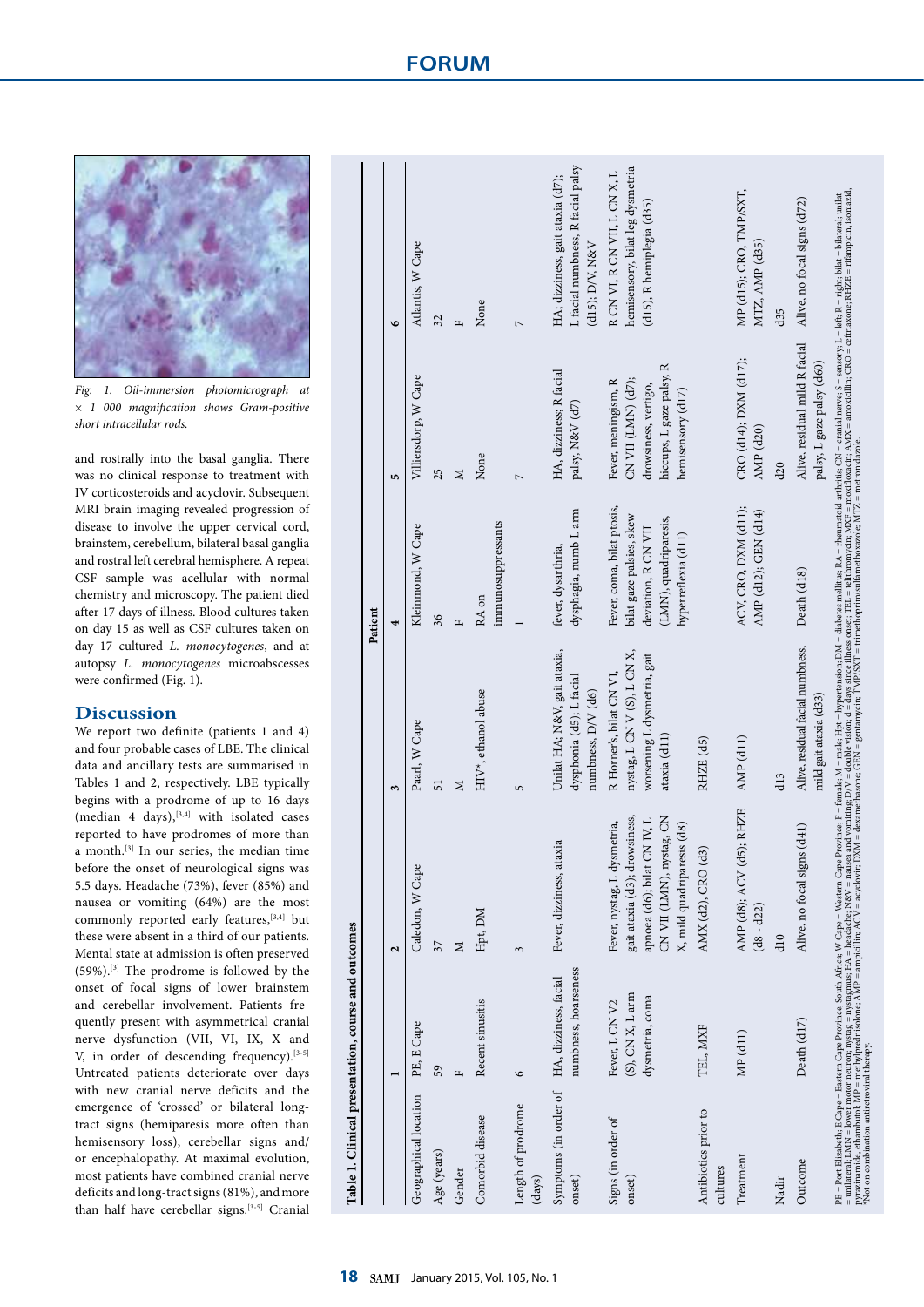|                                                          | Patient                                 |                                |                                                     |                                                                                |                                                           |                                                                                                        |  |
|----------------------------------------------------------|-----------------------------------------|--------------------------------|-----------------------------------------------------|--------------------------------------------------------------------------------|-----------------------------------------------------------|--------------------------------------------------------------------------------------------------------|--|
|                                                          | $\mathbf{1}$                            | $\overline{2}$                 | 3                                                   | $\overline{\mathbf{4}}$                                                        | 5                                                         | 6                                                                                                      |  |
| Inflammatory markers                                     |                                         |                                |                                                     |                                                                                |                                                           |                                                                                                        |  |
| <b>WCC</b>                                               | 13                                      | 13.07                          | 6.52                                                | 12.17                                                                          | 15.31                                                     | 9.57                                                                                                   |  |
| <b>CRP</b>                                               | ND                                      | 97                             | 86                                                  | 85                                                                             | <b>ND</b>                                                 | <b>ND</b>                                                                                              |  |
| <b>CSF</b>                                               |                                         |                                |                                                     |                                                                                |                                                           |                                                                                                        |  |
| Cells (PMN, Ly, E)                                       | 4, 0, 0                                 | 11, 484, 5                     | 66, 21, 6                                           | 12, 68, 9                                                                      | 4, 375, 0                                                 | 0, 60, 0                                                                                               |  |
| Protein $(g/L)$                                          | 0.3                                     | 0.8                            | 0.69                                                | 0.5                                                                            | 0.59                                                      | 0.63                                                                                                   |  |
| Glucose (mmol/L)                                         | 6.3                                     | 6                              | 3.2                                                 | 2.8                                                                            | 3.3                                                       | 3.3                                                                                                    |  |
| L. monocytogenes                                         |                                         |                                |                                                     |                                                                                |                                                           |                                                                                                        |  |
| culture                                                  |                                         |                                |                                                     |                                                                                |                                                           |                                                                                                        |  |
| Blood                                                    | Pos $(d15)$                             | Neg ( $\times$ 2)              | Neg ( $\times$ 2)                                   | Pos $(\times 2)$                                                               | Neg ( $\times$ 2)                                         | Neg (×2)                                                                                               |  |
| <b>CSF</b>                                               | Pos $(d17)$                             | Neg                            | Neg                                                 | ND                                                                             | Neg                                                       | Neg                                                                                                    |  |
| Brain biopsy                                             | Pos                                     | <b>ND</b>                      | <b>ND</b>                                           | ND                                                                             | <b>ND</b>                                                 | <b>ND</b>                                                                                              |  |
| <b>CT</b>                                                | ND                                      | N                              | Well-defined<br>ring lesions<br>dorsal Po,<br>L MCP | Poorly defined<br>lesions<br>R Po, R MCP;<br>incomplete<br>ring<br>enhancement | $\mathbf N$                                               | $\mathbf N$                                                                                            |  |
| <b>MRI</b>                                               |                                         |                                |                                                     |                                                                                |                                                           |                                                                                                        |  |
| Distribution of high signal on<br>T2WI & FLAIR sequences | L Po, MCP,<br>and Cb                    | L cerebral ped,<br>L MCP, L Cb | <b>ND</b>                                           | R cerebral ped,<br>R MCP, Me,<br>upper cord                                    | R cerebral ped,<br>R MCP, dorsal<br>Po, Me, upper<br>cord | Mb, dorsal Po,<br>Cb vermis,<br>Me; after 9 d<br>interval:<br>new lesions<br>L thalamic,<br>L parietal |  |
| Enhancement pattern on T1WI<br>pre-/post gadolinium      | Subtle,<br>incomplete<br>ring dorsal Po | Complete ring                  | <b>ND</b>                                           | Incomplete<br>ring                                                             | Patchy,<br>nodular                                        | Patchy,<br>nodular;<br>complete ring                                                                   |  |
| CN enhancement present                                   | $\mathbf N$                             | Y                              | Y                                                   | Y                                                                              | $\mathbf N$                                               | N                                                                                                      |  |
| Radiological differential reported                       | Demyelination<br>(BS/ADEM),<br>glioma   | Abscess                        | Tuberculoma,<br>listerial<br>abscess                | Demyelination<br>(ADEM)                                                        | Demyelination<br>(ADEM)                                   | Abscess,<br>demyelination                                                                              |  |

WCC = white cell count; CRP = C-reactive protein; CSF = cerebrospinal fluid; PMN = polymorphonuclear cell; Ly = lymphocyte; E = erythrocyte; CT = computed tomography; MRI = magnetic<br>resonance imaging; T2W1 = T2-weighted i

nerve involvement is seen in all patients at the nadir of the illness. Frequently, noncontiguous cranial nerve nuclei will be affected during the course of the illness; for instance, patient 6 had left trigeminal sensory involvement, right abducens palsy and lower motor neuron facial weakness, as well as a left palatal palsy (cranial nerve X), indicating multifocal brainstem involvement. Respiratory failure due to involvement of the medulla may occur early and necessitate ventilatory support.[3,5] A reduced level of consciousness was present in four of the six patients.

The differential diagnosis of brainstem encephalitis varies depending on population and geographical region.[7] Broadly, this presentation may be due to demyelination (e.g. multiple sclerosis, ADEM) or autoimmune/inflammatory (e.g. Behçet's disease, paraneoplastic), infectious and very rarely neoplastic diseases (e.g. lymphoma).[7,8] Infectious causes in adults include viruses, such as entero- and herpesviruses. Surprisingly, however, a bacterial infection such as listeria is one of the most common infectious causes of brainstem encephalitis. In an SA setting, tuberculosis and progressive multifocal leucoencephalopathy due to JC virus infection are also important considerations in the setting of progressive brainstem disease.

With CNS invasion, listeriosis may target the meninges resulting in the typical clinical picture of acute/subacute bacterial meningitis,[2] but unlike other bacteria may also target the brain parenchyma and specifically the rhombencephalon (pons, medulla, cerebellum). In humans, brainstem infection occurs in up to 11 - 24% of patients with CNS listeriosis.[3,5] In LBE, it appears that food-borne bacteria invade the brainstem by retrograde axonal migration along the oropharyngeal cranial nerves.<sup>[2]</sup> A postmortem study of nine human cases of LBE revealed brainstem microabscesses that were prominently distributed within the nuclei, tracts and intraparenchymal